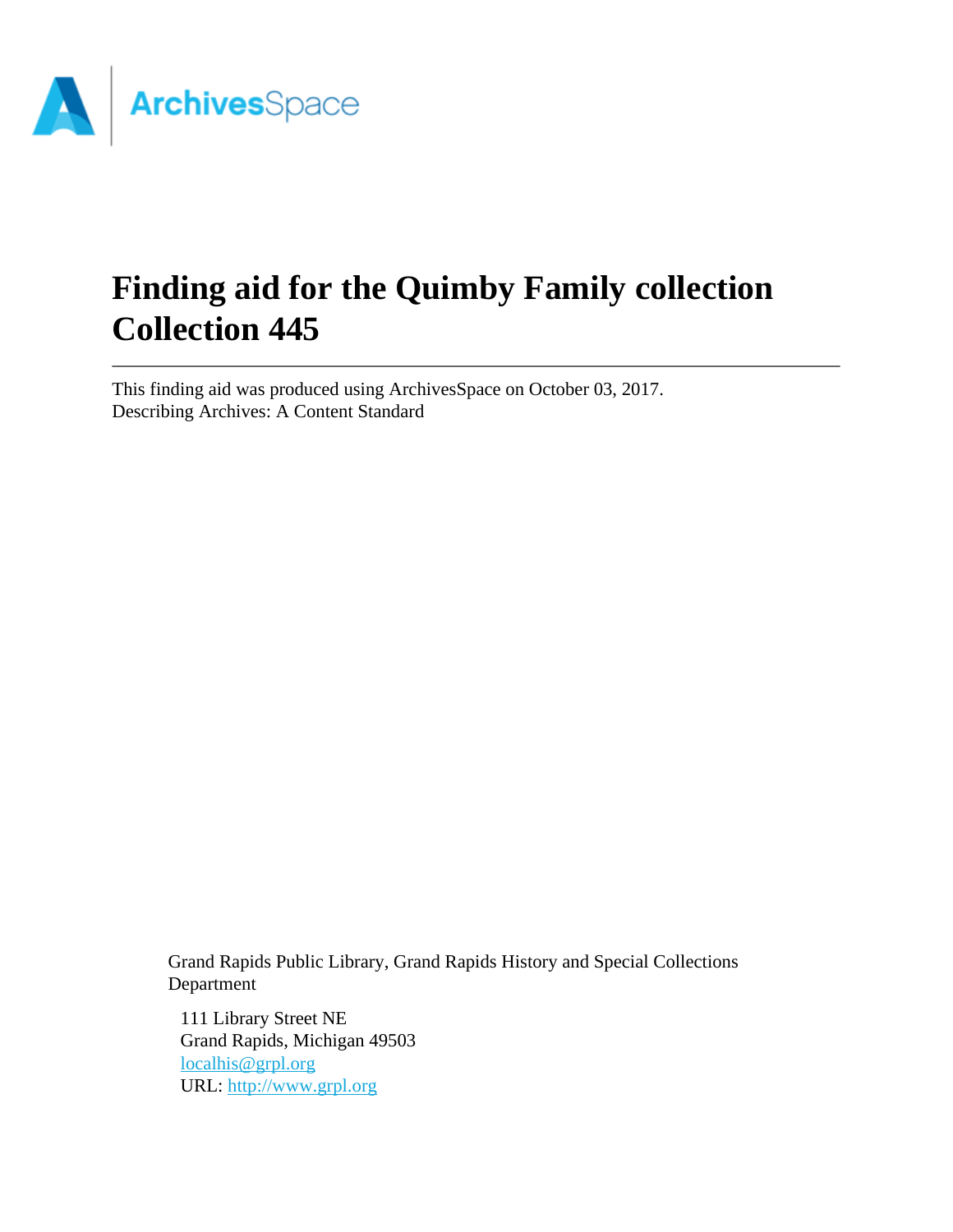# <span id="page-1-0"></span>**Table of Contents**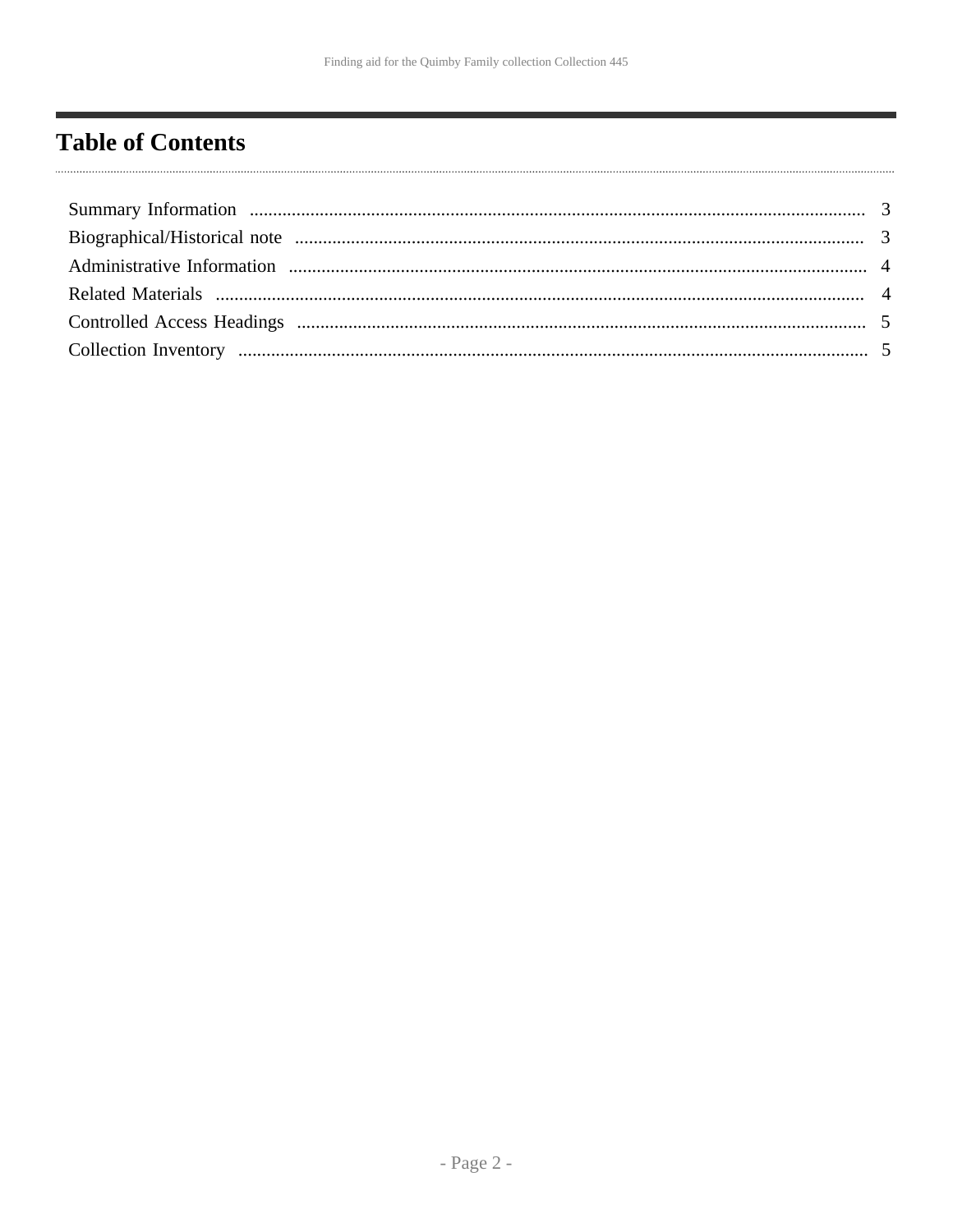### <span id="page-2-0"></span>**Summary Information**

| <b>Repository:</b>                  | Grand Rapids Public Library, Grand Rapids History and Special<br><b>Collections Department</b>                                                                                                                                                                                                                                                                                                                                                                                                                                                                                                                                                                                                                                                                                                                                                                                                                                                                                                      |
|-------------------------------------|-----------------------------------------------------------------------------------------------------------------------------------------------------------------------------------------------------------------------------------------------------------------------------------------------------------------------------------------------------------------------------------------------------------------------------------------------------------------------------------------------------------------------------------------------------------------------------------------------------------------------------------------------------------------------------------------------------------------------------------------------------------------------------------------------------------------------------------------------------------------------------------------------------------------------------------------------------------------------------------------------------|
| <b>Creator:</b>                     | Quimby, George Irving, Jr.                                                                                                                                                                                                                                                                                                                                                                                                                                                                                                                                                                                                                                                                                                                                                                                                                                                                                                                                                                          |
| <b>Creator:</b>                     | Quimby, Thomas H.E.                                                                                                                                                                                                                                                                                                                                                                                                                                                                                                                                                                                                                                                                                                                                                                                                                                                                                                                                                                                 |
| <b>Title:</b>                       | <b>Quimby Family Collection</b>                                                                                                                                                                                                                                                                                                                                                                                                                                                                                                                                                                                                                                                                                                                                                                                                                                                                                                                                                                     |
| ID:                                 | Collection 445                                                                                                                                                                                                                                                                                                                                                                                                                                                                                                                                                                                                                                                                                                                                                                                                                                                                                                                                                                                      |
| Date [inclusive]:                   | 1842 - 1987                                                                                                                                                                                                                                                                                                                                                                                                                                                                                                                                                                                                                                                                                                                                                                                                                                                                                                                                                                                         |
| <b>Physical Description:</b>        | 1.0 Linear feet One flat clam shell box                                                                                                                                                                                                                                                                                                                                                                                                                                                                                                                                                                                                                                                                                                                                                                                                                                                                                                                                                             |
| Language of the<br><b>Material:</b> | English                                                                                                                                                                                                                                                                                                                                                                                                                                                                                                                                                                                                                                                                                                                                                                                                                                                                                                                                                                                             |
| Abstract:                           | This collection contains material related to the Quimby, Lowe, and<br>Butterworth families of Grand Rapids, Michigan. There are two<br>scrapbooks, one of newspaper articles mostly from London papers in<br>the mid 1800s. A second one was kept, beginning in 1906, by George<br>Irving Quimby recording his involvement in the theater, beginning<br>at Central High School, and his professional work in New York<br>City and on tour with a traveling troupe through the south, including<br>playbills, photographs of himself with his wife and friends. There is<br>an 1842 letter from Richard Butterworth to his wife, Ann, in England,<br>describing his farm in Grand Rapids, the Native Americans in the<br>area, his plans for her arrival. Photographs include a picture of Richard<br>Butterworh, Ann, and their two daughters, Ellen Lowe and Charlotte<br>Pruesser, 1864, and photos of an old farmstead and of employees and<br>buildings of the Butterworth and Lowe Iron works. |

**^** [Return to Table of Contents](#page-1-0)

### <span id="page-2-1"></span>**Biographical/Historical note**

The two donors of this collection, George Irving Quimby Jr. (May 4,1913 – February 17, 2003) and Thomas H. E. Quimby (June 20, 1918- November 20, 1998) were sons of George Irving Quimby. At birth George Irving Quimby (1886-1950) was named Irving Leo Quimby, changing his name as an adult. He was the grandson and heir of the Ichabod Quimby lumberman family, grew up in the Ichabod Quimby family home on the north side of Grand Rapids after his father George died at a young age. He was raised by his grandmother, Emeline, and his aunt, Clara S. Morley. In high school, he was active in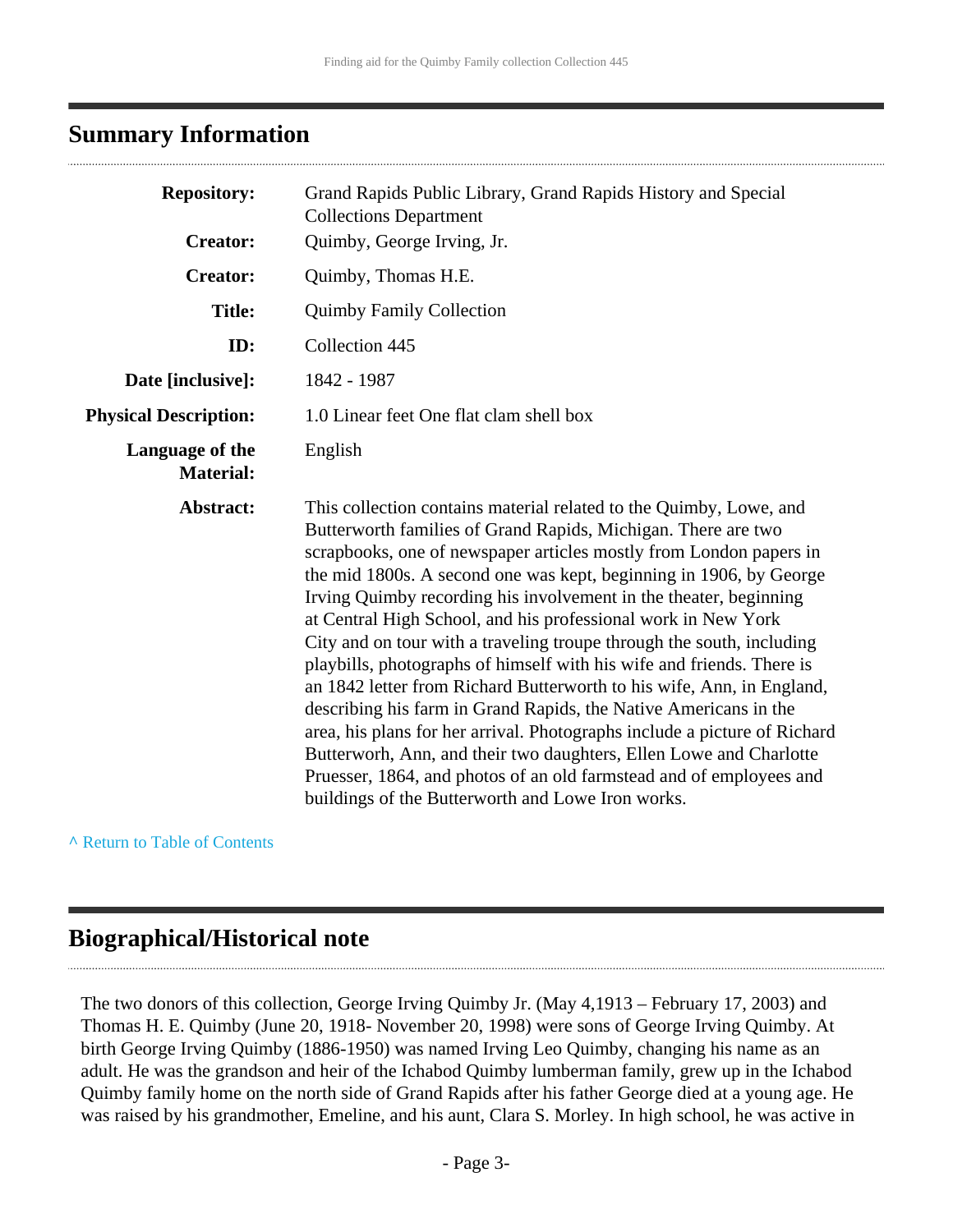the local theater and later worked professionally in New York and with a traveling troupe. He settled in Grand Rapids and, in 1911, married Ethelwyn Sweet, a daughter of Frank Sweet and Mabel Mary Lowe. He bought the Raymer's Book Store and was in that business for 25 years. He continued his interest in theater and the arts, and the Grand Rapids Herald, upon his death in 1950, claimed he was a founding member of Civic Theater.

The two donors, George Irving, Jr. and Thomas H. E., grew up in the family home at 21 Union Avenue SE (a house often referred to as the Quimby House). George, Jr. attended the University of Michigan, graduated in 1936 and became a noted anthropologist, focusing on ethnohistory. He ended his career at that University of Washington where for 15 years he served as Professor of Anthropology and Curator of Ethnology at the Thomas Burke Memorial Washington State Museum.

Thomas H. E. attended Harvard College, graduated in 1940, married Lucy Foster Williams in 1941, and spent part of World War II serving in the Navy. He moved back to Grand Rapids in 1946, worked for Doehler Jarvis and was active in Democratic party politics. He died in Maine, in 1998.

**^** [Return to Table of Contents](#page-1-0)

### <span id="page-3-0"></span>**Administrative Information**

#### **Publication Statement**

Grand Rapids Public Library, Grand Rapids History and Special Collections Department

111 Library Street NE Grand Rapids, Michigan 49503 [localhis@grpl.org](mailto:localhis@grpl.org) URL:<http://www.grpl.org>

**^** [Return to Table of Contents](#page-1-0)

# <span id="page-3-1"></span>**Related Materials**

#### **Related Archival Materials note**

Collection 239, box 98 Scrapbook of Thomas H. E.'s political life in Grand Rapids.

Collection 304, the George Elliot Book Collection: Lulu Linear Punctated : essays in honor of George Irving Quimby, edited by Robert C. Dunnell and Donald K. Grayson, 1983; Recycling : the alternative to disposal / a case study, by Thomas H. E. Quimby, 1975